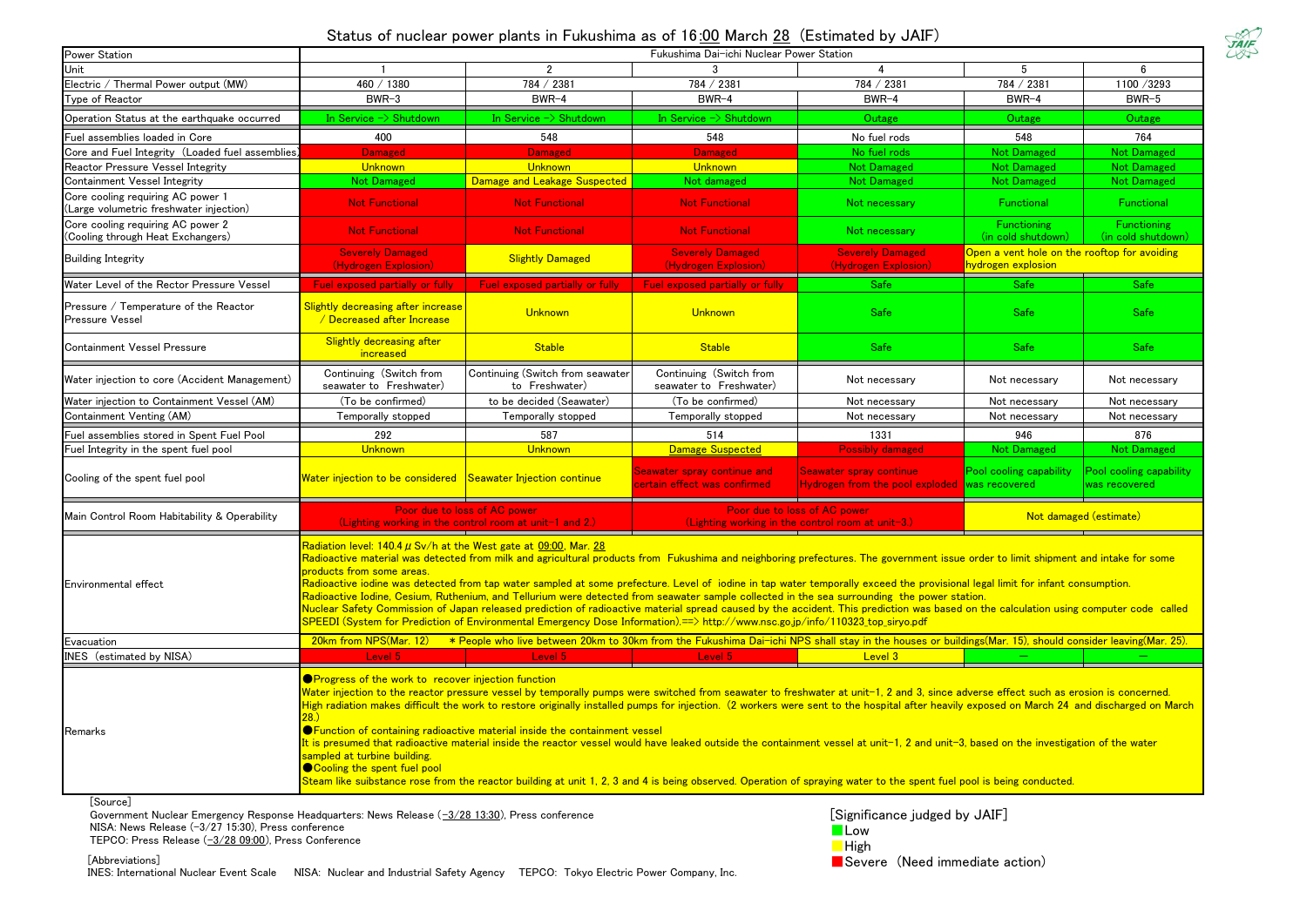[Information compilation policy]

This JAIF-compiled information chart represents the situation, phenomena, and operations in which JAIF estimates and guesses the reactors and related facilities are, based on the latest data and information directly and in available by the relevant organizations when JAIF's updating works done. Consequently, JAIF may make necessary changes to descriptions in the chart, once (1) new developments have occurred in the status of reactors and the facilities and (2) JAIF has judges so needed after reexamining the prior information and judgments.

| <b>Power Station</b>                        | Fukushima Dai-ni Nuclear Power Station                                                                                                                                                                                                                                                                                                                                                                                                                                        |                               |         |         |  |
|---------------------------------------------|-------------------------------------------------------------------------------------------------------------------------------------------------------------------------------------------------------------------------------------------------------------------------------------------------------------------------------------------------------------------------------------------------------------------------------------------------------------------------------|-------------------------------|---------|---------|--|
| Unit                                        |                                                                                                                                                                                                                                                                                                                                                                                                                                                                               |                               | 3       | 4       |  |
| Electric / Thermal Power output (MW)        | 1100 / 3293                                                                                                                                                                                                                                                                                                                                                                                                                                                                   |                               |         |         |  |
| Type of Reactor                             | $BWR-5$                                                                                                                                                                                                                                                                                                                                                                                                                                                                       | $BWR-5$                       | $BWR-5$ | $BWR-5$ |  |
| Operation Status at the earthquake occurred | In Service $\rightarrow$ Automatic Shutdown                                                                                                                                                                                                                                                                                                                                                                                                                                   |                               |         |         |  |
| <b>Status</b>                               | All the units are in cold shutdown.                                                                                                                                                                                                                                                                                                                                                                                                                                           |                               |         |         |  |
| INES (estimated by NISA)                    | Level 3                                                                                                                                                                                                                                                                                                                                                                                                                                                                       | Level 3                       |         | Level 3 |  |
| Remarks                                     | Unit-1, 2, 3 & 4, which were in full operation when the earthquake occurred, all shutdown automatically.<br>External power supply was available after the quake. While injecting water into the reactor pressure vessel using make-up water system,<br>TEPCO recovered the core cooling function and made the unit into cold shutdown state one by one.<br>Latest Monitor Indication: 7.1 $\mu$ Sv/h at 12:00, Mar. 27 at NPS border<br><b>Evacuation Area: 10km from NPS</b> |                               |         |         |  |
| <b>Power Station</b>                        |                                                                                                                                                                                                                                                                                                                                                                                                                                                                               | Onagawa Nuclear Power Station |         |         |  |
| Unit                                        |                                                                                                                                                                                                                                                                                                                                                                                                                                                                               |                               | 3       |         |  |
| Operation Status at the earthquake occurred | In Service $\rightarrow$ Automatic Shutdown                                                                                                                                                                                                                                                                                                                                                                                                                                   |                               |         |         |  |
| <b>Status</b>                               | All the units are in cold shutdown.                                                                                                                                                                                                                                                                                                                                                                                                                                           |                               |         |         |  |
| Remarks                                     | <b>Safe</b>                                                                                                                                                                                                                                                                                                                                                                                                                                                                   |                               |         |         |  |
| <b>Power Station</b>                        | Tokai Dai−ni                                                                                                                                                                                                                                                                                                                                                                                                                                                                  |                               |         |         |  |
| Operation Status at the earthquake occurred | In Service $\rightarrow$ Automatic Shutdown                                                                                                                                                                                                                                                                                                                                                                                                                                   |                               |         |         |  |
| <b>Status</b>                               | In cold shutdown.                                                                                                                                                                                                                                                                                                                                                                                                                                                             |                               |         |         |  |
| Remarks                                     | <b>Safe</b>                                                                                                                                                                                                                                                                                                                                                                                                                                                                   |                               |         |         |  |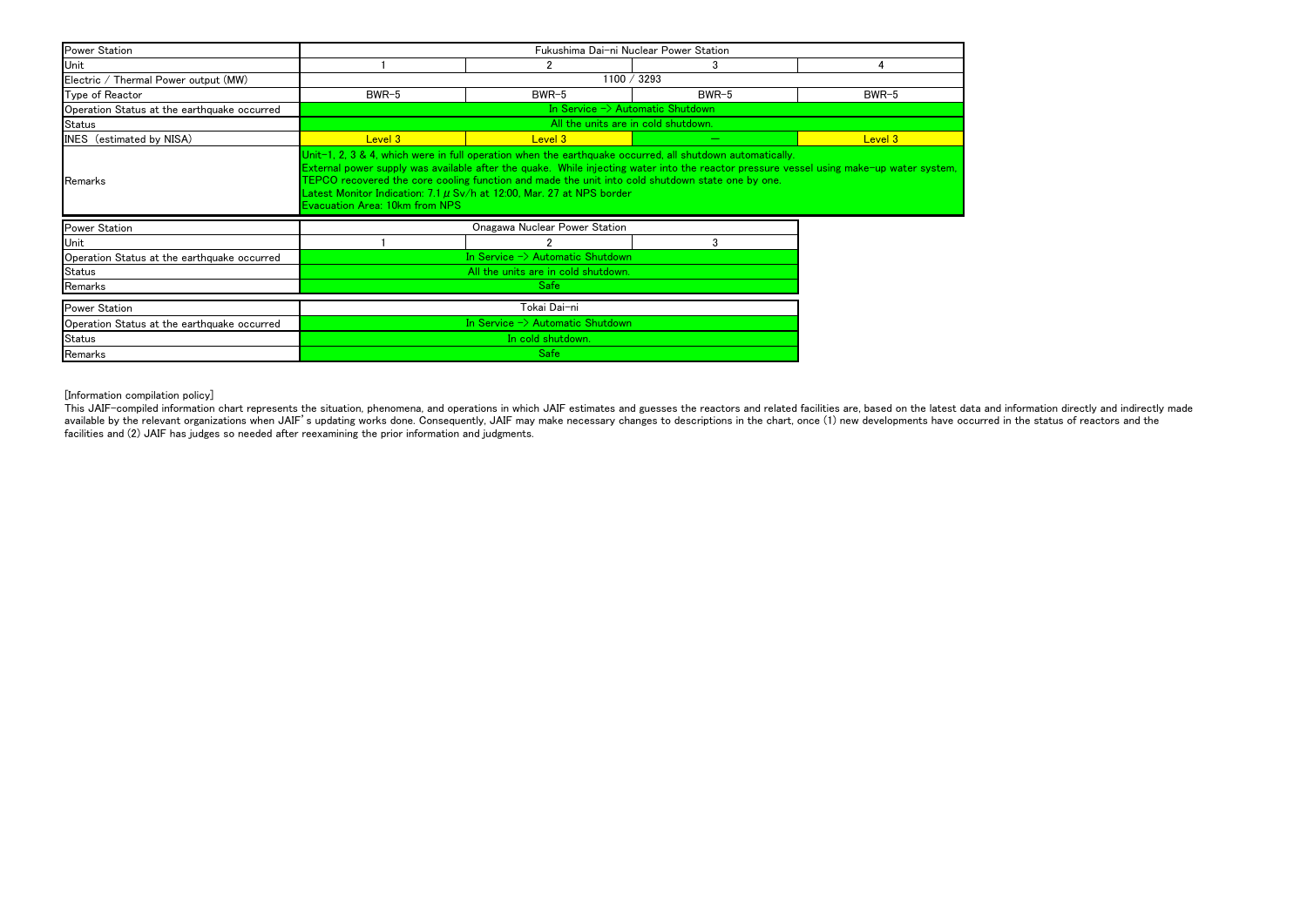**Parameters in the Table** 

JAIF picks up these parameters to evaluate safety condition of the nuclear plants during this accident from the view point of the principles of nuclear power plant safety, which are "Shutdown", "Cooling" and "Containment". Then we create the chart. The following diagram is to show the correspondence relation of these parameters in the table to nuclear power plant safety.



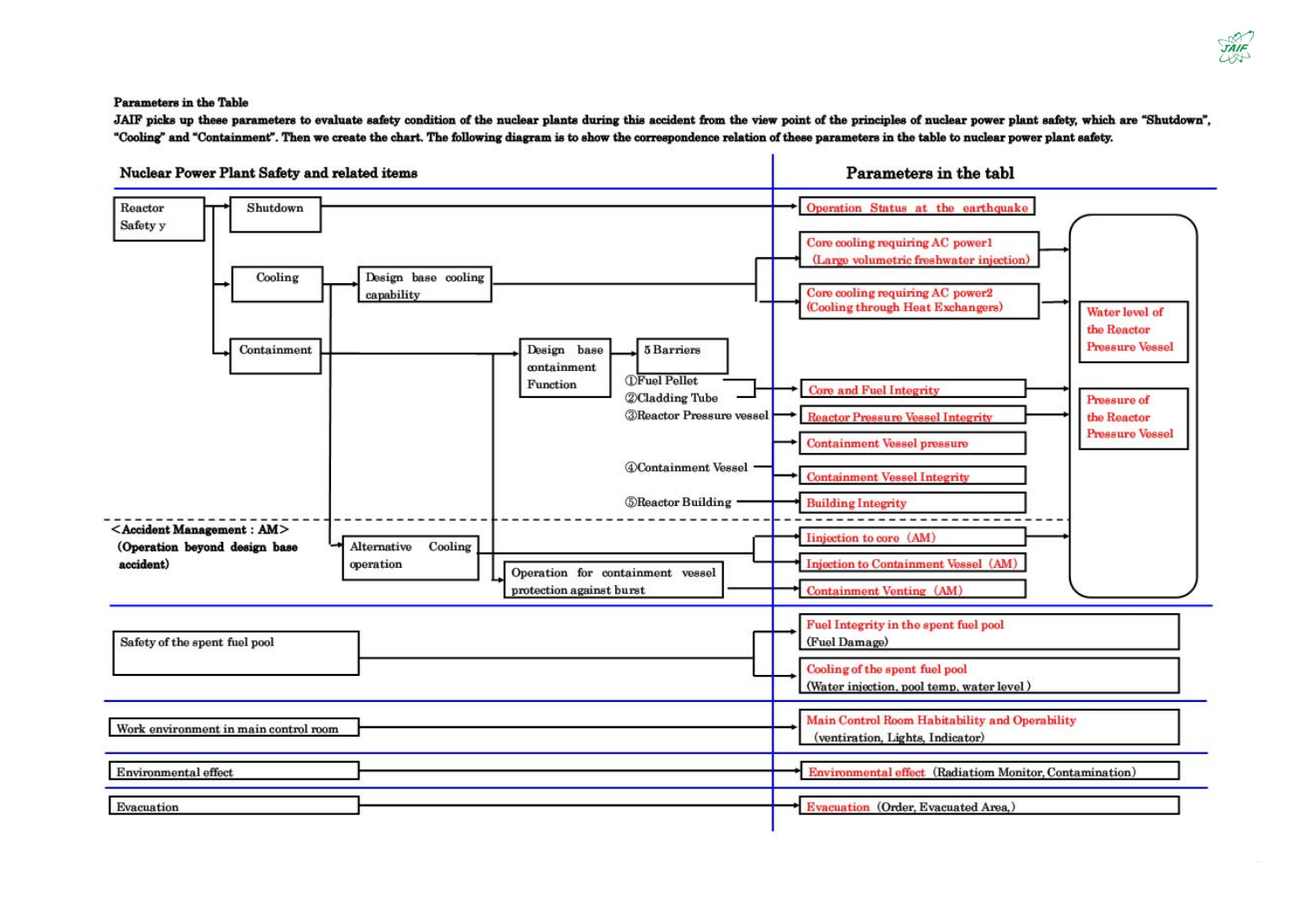#### **1. Latest Major Incidents and Actions**

<March 27th>

07:30 TEPCO is working to send highly radioactive water accumulated in the basement of turbine building to the condenser at unit-1. Same work is to be done at unit-2 and 3. PM: TEPCO conducted sparing sea water to the spent Fuel Pools at unit-3 and unit-4.

## **2. Chronology of Nuclear Power Stations**

|     | Unit-5 and 6                                                                                           |
|-----|--------------------------------------------------------------------------------------------------------|
| ıel | Water temperature in SF Storage Pool is increasing                                                     |
|     |                                                                                                        |
|     |                                                                                                        |
|     |                                                                                                        |
|     | 18th Vent hole was opened on the rooftop for avoiding                                                  |
|     | hydrogen explosion                                                                                     |
|     | 19th 05:00 RHR-pump in the Unit-5 restarted.                                                           |
|     | 19th 22:14 RHR-pump in the Unit-6 restarted.<br>20th 14:30 Reactor is in cold shutdown mode at Unit-5. |
| the |                                                                                                        |
|     | 20th 19:27 Reactor is in cold shutdown mode at Unit-6.                                                 |
| wer | 22nd 19:41 switch to external AC power from                                                            |
|     | emergency Diesel generator at unit-5 and 6.<br>23rd 17:24 RHR-pump stopped automatically at unit-5.    |
|     | 24th 16:14 RHR-pump of Unit 5, which had failed, was                                                   |
|     | replaced and then restarted at unit-5.                                                                 |
|     |                                                                                                        |
|     |                                                                                                        |
|     |                                                                                                        |
|     |                                                                                                        |
|     |                                                                                                        |
|     |                                                                                                        |
|     |                                                                                                        |
|     |                                                                                                        |
|     |                                                                                                        |
|     |                                                                                                        |
|     |                                                                                                        |
|     |                                                                                                        |
|     |                                                                                                        |
|     |                                                                                                        |
|     |                                                                                                        |
|     | Water temperature of SFP                                                                               |
|     | Unit 5<br>34.5°C (28th 06:00)                                                                          |
|     | Unit 6 27.5°C (28th 06:00)                                                                             |
|     |                                                                                                        |
|     | Reactor Water temperature                                                                              |
|     | Unit 5 57.7°C (28th 06:00)                                                                             |
|     | Unit 6 21.9°C (28th 06:00)                                                                             |
|     |                                                                                                        |
|     |                                                                                                        |
|     |                                                                                                        |

| (1) Fukushima Dai-ichi NPS                                                    | Unit 1                                                                                      | Unit 2                                                                                                                                                                   | Unit 3                                                                                                      | Unit 4                                                                                   | Unit-5 and 6                                                                                                    |
|-------------------------------------------------------------------------------|---------------------------------------------------------------------------------------------|--------------------------------------------------------------------------------------------------------------------------------------------------------------------------|-------------------------------------------------------------------------------------------------------------|------------------------------------------------------------------------------------------|-----------------------------------------------------------------------------------------------------------------|
|                                                                               | 11th 15:42 Report IAW Article 10* (Loss of                                                  | 11th 15:42 Report IAW Article 10* (Loss of                                                                                                                               | 11th 15:42 Report IAW Article 10* (Loss of                                                                  | 14th 04:08 Water temperature in Spent Fuel                                               |                                                                                                                 |
| Major Incidents and Actions                                                   | power)                                                                                      | power)                                                                                                                                                                   | power)                                                                                                      | Storage Pool increased at 84°C                                                           | Water temperature in SF Storage Pool is increasing                                                              |
| *The Act on Special<br><b>Measures Concerning</b><br><b>Nuclear Emergency</b> | 11th 16:36 Event falling under Article 15*<br>cooling function)                             | 11th 16:36 Event falling under Article 15*<br>occurred (Incapability of water injection by core   occurred (Incapability of water injection by core<br>cooling function) | 13th 05:10 Event falling under Article 15*<br>occurred (Loss of reactor cooling functions)                  | 15th 09:38 Fire occurred on 3rd floor<br>(extinguished spontaneously)                    | 18th Vent hole was opened on the rooftop for avoiding<br>hydrogen explosion                                     |
|                                                                               | 12th 00:49 Event falling under Article 15*<br>occurred (Abnormal rise of CV pressure)       | 14th 13:25 Event falling under Article 15*<br>occurred (Loss of reactor cooling functions)                                                                               | 13th 08:41 Start venting                                                                                    | 16th 05:45 Fire occurred (extinguished<br>spontaneously)                                 | 19th 05:00 RHR-pump in the Unit-5 restarted.<br>19th 22:14 RHR-pump in the Unit-6 restarted.                    |
|                                                                               | 12th 14:30 Start venting                                                                    | 14th 16:34 Seawater injection to RPV                                                                                                                                     | 13th 13:12 Seawater injection to RPV                                                                        | Since 20th, operation of spraying water to the<br>spent fuel pool continues.             | 20th 14:30 Reactor is in cold shutdown mode at Unit-5<br>20th 19:27 Reactor is in cold shutdown mode at Unit-6. |
|                                                                               | 12th 15:36 Hydrogen explosion                                                               | 14th 22:50 Report IAW Article 15* (Abnormal<br>rise of CV pressure)                                                                                                      | 14th 07:44 Event falling under Article 15*<br>occurred (Abnormal rise of CV pressure)                       | 21th 20:00 work to restore external AC power<br>was interrupted after black smoke rising | 22nd 19:41 switch to external AC power from<br>emergency Diesel generator at unit-5 and 6.                      |
|                                                                               | 12th 20:20 Seawater injection to RPV                                                        | 15th 00:00 Start venting                                                                                                                                                 | 14th 11:01 Hydrogen explosion                                                                               | 22th 10:35 external AC power becomes                                                     | 23rd 17:24 RHR-pump stopped automatically at unit-5.                                                            |
|                                                                               | 22nd 11:20 RPV temperature increased                                                        | 15th 06:10 Sound of explosion,<br>Suppression Pool damage suspected                                                                                                      | 15th 10:22 Radiation dose 400mSv/h                                                                          |                                                                                          | 24th 16:14 RHR-pump of Unit 5, which had failed, was<br>replaced and then restarted at unit-5.                  |
|                                                                               | Since 23rd, the RPV temperature has been<br>gradually declining. (157.5°C as of 25th 06:00) | 15th 08:25 White smoke reeked                                                                                                                                            | 16th 06:40, 08:47 Radiation Dose 400mSv/h<br>near building                                                  |                                                                                          |                                                                                                                 |
|                                                                               | 24th 10:50 White, steam-like smoke emerged                                                  | Since 20th, operation of spraying water to the<br>spent fuel pool continues.                                                                                             | 16th 08:34, 10:00 White smoke reeked                                                                        |                                                                                          |                                                                                                                 |
|                                                                               | 24th 11:30 lights in the main control room<br>becomes available                             | 21st 18:22 White, steam-like smoke erupted<br>from the top of the rector building.                                                                                       | Since 17th, operation of spraying water to the<br>spent fuel pool continues.                                |                                                                                          |                                                                                                                 |
|                                                                               | 25th 15:37 Freshwater injection to the reactor<br>started.                                  | 25th 09:00 There is a trace that indicates water<br>had flown from R/B to general drain via carry-in<br>entrance.                                                        | 21st 15:55 Slightly gray smoke erupted (18:02<br>settled)                                                   |                                                                                          |                                                                                                                 |
|                                                                               |                                                                                             | 26th 10:10 Freshwater injection to the reactor<br>started.                                                                                                               | 22nd 22:46 lights in the main control room<br>becomes available                                             |                                                                                          |                                                                                                                 |
|                                                                               |                                                                                             | 26th 16:46 lights in the main control room<br>becomes available                                                                                                          | 23rd 16:20 Black smoke erupted from Unit 3<br>(It was confirmed that the smoke had settled<br>around 23:30) |                                                                                          |                                                                                                                 |
|                                                                               |                                                                                             |                                                                                                                                                                          | 25th 18:02 Freshwater injection to the reactor<br>started.                                                  |                                                                                          |                                                                                                                 |
| Major Data                                                                    | Reactor Water level<br>(A) -1750mm (B) -1650mm (28th 03:00)                                 | Reactor Water level<br>-1500mm (28th 04:00)                                                                                                                              | <b>Reactor Water level</b><br>(A) -1900mm, (B) -2300mm (28th 05:30)                                         | Water temperature of SFP (24th 11:00)<br>(immeasurable)                                  | Water temperature of SFP                                                                                        |
|                                                                               | Reactor pressure<br>(A) 0.376MPaG, (B) 0.443MPaG (28th 03:00                                | Reactor pressure<br>(A) -0.020MPaG, (B) -0.023MPaG (28th 04:00)                                                                                                          | Reactor pressure<br>(A) 0.029MPaG, (B) -0.090MPaG (28th 05:30)                                              |                                                                                          | $34.5^{\circ}$ C (28th 06:00)<br>Unit 5<br>Unit 6<br>27.5°C (28th 06:00)                                        |
|                                                                               | CV pressure<br>0.270MPaabs (28th 03:00)                                                     | CV pressure<br>0.110MPaabs (28th 04:00)                                                                                                                                  | CV pressure<br>0.1083MPaabs (28th 05:30)                                                                    |                                                                                          | Reactor Water temperature<br>Unit 5 57.7°C (28th 06:00)<br>Unit 6 21.9°C (28th 06:00)                           |
|                                                                               |                                                                                             | Water temperature of SFP<br>47°C (28th 04:00)                                                                                                                            |                                                                                                             |                                                                                          |                                                                                                                 |
|                                                                               |                                                                                             |                                                                                                                                                                          |                                                                                                             | $*$ OED. On successing the second state                                                  |                                                                                                                 |

\*SFP: Spent Fuel Storage Pool EDG: Emergency Diesel Generator RPV: Reactor Pressure Vessel R/B: Reactor Building RHR-pump: Residual Heat Removal

**(2) Fukushima Dai-ni NPPs**

All units are cold shutdown (Unit-1, 2, 4 have been recovered from a event falling under Article 15\*)

### **3. State of Emergency Declaration**

11th 19:03 State of nuclear emergency was declared (Fukushima Dai-ni NPS) 12th 07:45 State of nuclear emergency was declared (Fukushima Dai-ichi NPS)

#### **4. Evacuation Order**

11th 21:23 PM direction: for the residents within 3km radius from Fukushima I to evacuate, within 10km radius from Fukushima I to stay in-house

12th 05:44 PM direction: for the residents within 10km radius from Fukushima I to evacuate

12th 17:39 PM direction: for the residents within 10km radius from Fukushima II to evacuate

12th 18:25 PM direction: for the residents within 20km radius from Fukushima I to evacuate

15th 11:06 PM direction: for the residents within 20-30km radius from Fukushima I to stay in-house

25th Governmental advise: for the residents within 20-30 km radius from Fukushima I to voluntarily evacuate